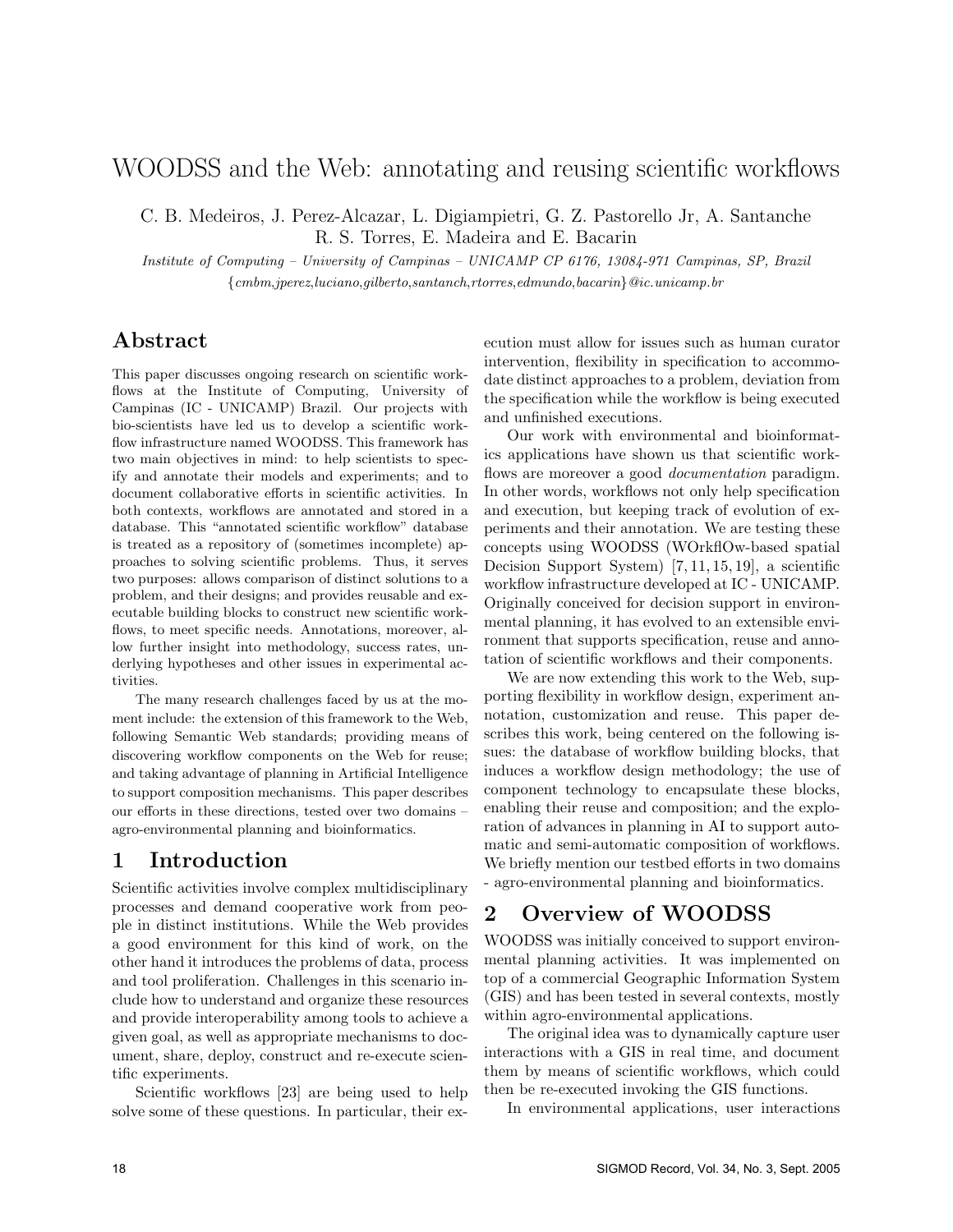with a GIS express models for solving a given problem. Fig. 1, adapted from [11] illustrates the interaction modes of WOODSS. In the first mode, users interact with the GIS, to implement some model, whose execution is materialized into a map. WOODSS processes this interaction and generates the corresponding scientific workflow specification, stored in the Workflow Repository. In the second interaction mode, users access WOODSS' visual workflow editing and annotation interface to query, update and/or combine repository elements, annotating and constructing workflows that can be stored in the repository and subsequently executed invoking the GIS. This allows workflow evolution and lets scientists find out about previous solutions to a similar problem. The geographic database contains domain-specific data.

The present version of WOODSS is implemented in Java<sup>TM</sup>, with the repository in POSTGRESQL. It contains scientific workflows (and parts thereof) and associated annotations (keywords, free text, metadata and domain ontologies [7]). The graphical interface allows user-friendly workflow editing and manipulation. More details appear in [11, 19].

Our extensions to this framework, described in the next sections, can be sketched in terms of Fig. 1. First, the geographic database is replaced by sets of databases for scientific application domains – e.g., genomics, agriculture. Second, instead of the functions of a proprietary GIS, we consider invoking third party applications/services (the "execute workflow" arrow). The "capture interaction" arrow can be replaced, for specific applications, by monitoring modules that generate the appropriate workflow specifications. Third, the Workflow Repository contains annotated (sub)workflows and their building blocks, designed according to a specific model (see Sect. 3) and encapsulated into our reuse unit Digital Content Components – DCC, see Sect. 4.

# 3 WOODSS' data model

This section gives an overview of the base data model used for representing scientific workflows in WOODSS; more details are available in [14, 15]. The workflow terms used here have the usual meaning, e.g., (i) a workflow is a model of a process; (ii) a process is a set of inter-dependent steps needed to complete a certain action; (iii) an activity can be a basic unit of work or another workflow; (iv) a transition establishes a dependency relation between two activities; (v) an agent is responsible for the execution of a basic unit of work; (vi) a role specifies the expected behavior of an agent executing an activity; and so on.

The model supports the storage of several abstraction levels of a workflow in a relational database.

This induces a methodology for correctly constructing workflows, whereby users must first specify types of workflow building blocks, next combine them into abstract specifications (abstract workflows), and finally instantiate these specifications into executable (sub)workflows (concrete workflows).



Figure 1: WOODSS interactions - adapted from [11]

The building blocks can be split in three major levels, which can be refined into many intermediate levels. The three levels reflect the methodology – see Fig. 2. The first level corresponds to definitions of data and activity types, and roles to be fulfilled by agents. Fig.  $2(a)$  shows two activity types (*Combine*) Maps and *Classify*), typical of environmental tasks. Activity types are specified in terms of their interfaces, which are based on the previously defined data types. In the figure, Combine Maps's interface has two inputs, I1 and I2, and one output O1.



Figure 2: Levels of workflow specification

Activity and data types are used to create blocks at the second abstraction level, where a workflow structure – the abstract workflow – is specified, through transitions and dependencies among activities  $-$  e.g. the activity labeled ActivityCM is of type Combine  $Maps - see Fig. 2(b)$ . At this level, it is also possible to refine activity types by associating roles to them – e.g.,  $Activity CM$  is associated with role Map-Combiner. The transition T1 connects interface elements O1 and I3. The specification of types and of abstract workflows capture the notion of workflow design independent of execution aspects (agents and data connections), allowing design reuse, as will be seen in Sect. 4.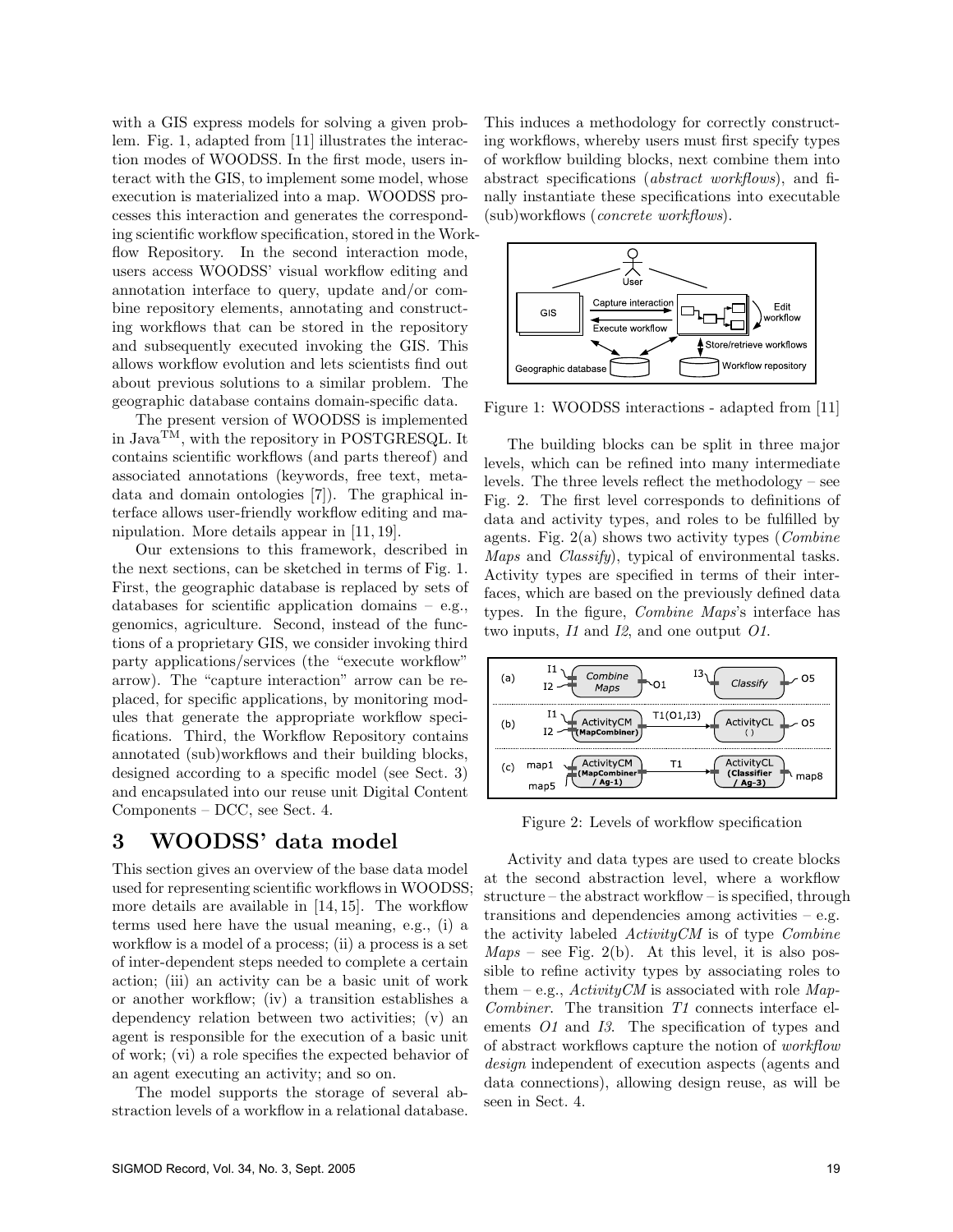The last level involves creating an executable version of an abstract workflow – i.e., the concrete workflow. This is achieved by associating agents with activities and actual data sources with activities' interfaces. Fig.  $2(c)$  shows map1 and map5 data sources as the input parameters for the  $ActivityCM$  activity, which can be executed by invoking the specific GIS  $Aq-1$ .

We point out four important issues covered in our model. First, the distinction among the levels is not so clearcut, since a characteristic of scientific workflows is their incremental construction – see Sect. 4. Second, the specification of an activity separating its interface from its functionality is the basis of the mechanism for allowing definition of arbitrary nesting of sub-workflows. Indeed, a sub-workflow is just another activity, accessed via its interface, and whose specification is encapsulated. A workflow/activity thus references any other workflow/activity specification inside the database, without violating the encapsulation. Third, at any moment scientists can attach annotations to the building blocks. Finally, blocks are encapsulated into DCCs – see Sect. 4.

Workflow blocks are serializable in WS-BPEL, in order to make them available on the Web. The selection of an XML-based language to represent workflows took into consideration current standard proposals. In spite of shortcomings for representing workflows, WS-BPEL turned out to be the most suitable to our representation needs [14]. More details can be found in [14, 15].

### 4 Reuse

Workflow building blocks – types, abstract and concrete workflows – are stored in a database for documentation and reuse. WOODSS considers two kinds of workflow reuse: that of reusing a workflow design, and that of reusing executable workflow elements. To facilitate their discovery and combination, we encapsulate these reusable units into Digital Content Components (DCCs) [17], special content managing units that we have been using to build applications.

DCCs are self-contained stored entities that may comprise any digital content, such as pieces of software, multimedia or text. Their specification takes advantage of Semantic Web standards and ontologies, both of which are used in their discovery process. In our workflow repository, we differentiate between two kinds of DCC – design and executable DCCs. A design DCC contains an abstract process specification, represented as a WOODSS abstract workflow (see Sect. 3). An executable DCC is a component ready to be used in some execution and encapsulates any kind of executable process description, as



Figure 3: Reuse levels.

the concrete workflows (see Sect. 3).

DCC interfaces have been designed to semantically describe how DCCs can be accessed and combined. Interface description uses WSDL (syntactic specification) and OWL-S (www.daml.org/services) (semantic specification via ontologies). DCCs and Web services are homogeneously treated in our model, since they have WSDL interfaces and are able to handle the same protocols. Semantically enriched descriptions have a key role as they [18]: (i) enable similarity-based search that explores ontological relationships; (ii) support an unambiguous and more precise verification and assistance during workflow building.

Fig. 3 shows the two kinds of workflow reuse supported by WOODSS via encapsulation of building blocks into DCCs – executable components and design reuse.

Executable components reuse, represented by the cycle ①–②–③, is based on executable DCCs. This kind of DCC encapsulates third party software ① or a concrete workflow ③. Workflows are produced or modified by retrieving and composing previously stored executable DCCs ②.

In design reuse, represented through the cycle  $(-16/6)$ – $\infty$  we are interested in the abstract workflow inside the design DCC. Design DCCs can result from a process abstraction ④, stored in the repository ⑤; or can be produced by third party designer ⑥. Furthermore, a design DCC can be used in the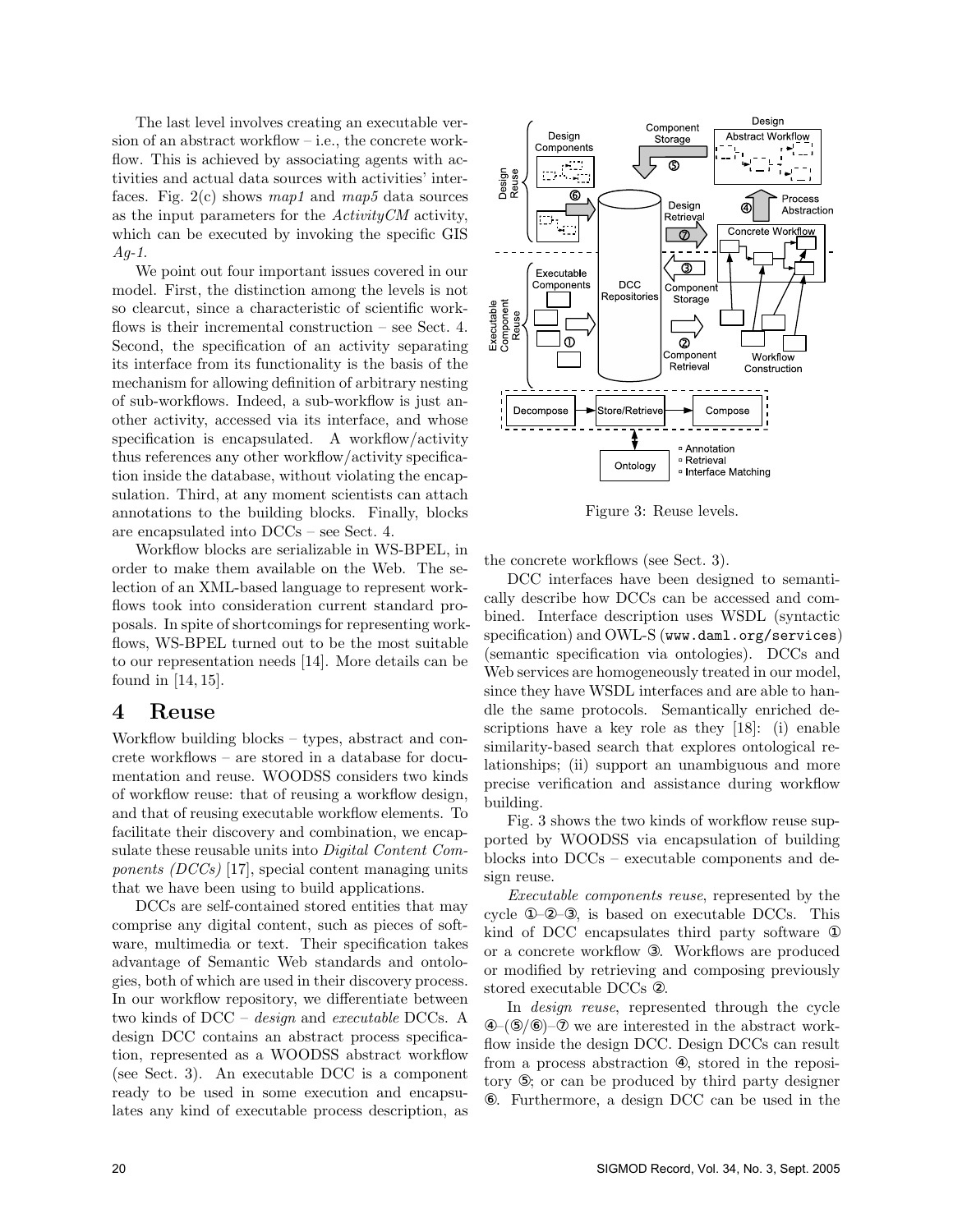construction of a concrete workflow ⑦.

Scientific workflows can, by nature, be designed and modified on the fly during their execution. Thus, it is important to point out that the distinction, in the figure, of separate reuse cycles for design and executable DCCs has only didactical purposes, since we can intersperse both. Indeed, an abstract workflow, inside a design DCC, can have portions that are concrete specifications. Nonetheless, it still maintains its characteristics of design DCC, and may be executed considering only the concrete portions. During its execution, scientists can convert the abstract portions into concrete specifications, filling in the missing details. Other possible updates are: modification of the workflow structure (e.g., by changing control structures, deleting or including DCCs); and annotations.

Reuse via DCC is comparable to software engineering's software component reuse, with two advantages: (i) reuse is not limited to program code, but also to design encapsulated inside components; (ii) interfaces provide semantically enriched descriptions. Moreover, we also allow encapsulation of complex data within DCCs, providing thus an unified model for design, process and data. Data DCC are outside the scope of this paper – see [17].

Finally, we point out that workflow building blocks have two kinds of annotation mechanisms. First, users can associate information to them while constructing or executing a workflow (see Sect. 3) – e.g., providing pointers to documentation such as bibliography, reasons for adopting a model, and even commenting on success rate of a given experiment. Such annotations can be attached to (sub)workflows, activities, agents, data, data types, etc. Second, DCC interfaces provide semantic annotations that are used for searching and composing the appropriate workflow blocks (using among others ontology alignment solutions) [18].

## 5 Case studies

#### 5.1 Agro-Environmental Management

WOODSS' workflow base started from environmental studies, and evolved to agro-environmental planning with help of experts from the Brazilian Agriculture Ministry. Agro-environmental management combines environmental (preservation) and agricultural (exploitation) issues, thus presenting an interesting challenge to scientific workflow specification. Examples of factors involved include regional topography, soil properties, climate, crop requirements, social and environmental issues. Data sources include sensors such as weather stations and satellites, and may be stored in a variety of databases, with different spatial, temporal and thematic scopes [8].

Examples of an abstract workflow specification is, for instance, a sub-workflow that computes an estimate of soil erosion for an area given a crop's needs. This would use, among others, sub-workflows such as those indicated in Fig. 2(b). This can become a concrete sub-workflow if actual data instances are provided, and agents are defined (e.g., a Web service). This sub-workflow can be composed with another one, that for instance evaluates which parts within the area have to be left alone in order to decrease erosion risk.

Within the agricultural domain, we are now investigating the interesting problem of integration of scientific workflows into agricultural supply chains [2], thereby breaching the gap between business and scientific workflows. A supply chain is a network of heterogeneous and distributed elements – retailers, distributors, transporters, storage facilities and suppliers that participate in the sale, delivery and production of a particular product.

The workflows that run within an agricultural supply chain are mainly business workflows. They are concerned with controlling production processes, and selling and delivery of goods. Although most chain activities are business driven, scientific workflows can be needed in these environments.

For instance, precision farming, land use and climate monitoring and forecasting can be supported by scientific workflows. The result of such workflows can feed planning activities within business supply chain workflows – e.g., to forecast harvest productivity and thus distribution logistics within the supply business chain. On the other hand, business workflows can produce feedback to such scientific workflows. For example, market demand for a given produce may require expanding its production at the start of the chain, which will influence factors such as area planted, water consumption and fertilizer utilization. These factors will then affect the ecological balance of the regions involved; calculating this impact involves drawing upon scientific workflows.

### 5.2 Planning in Bioinformatics

The appropriate composition of blocks to construct a concrete or abstract workflow is a challenge. Artificial Intelligence research in planning (also called plan synthesis) concerns the (semi-)automatic creation of a sequence of actions to meet a specific goal. This research domain appeared in the sixties, heavily influenced by work on automated theorem proving and operations research. Nowadays, such techniques are employed in various domains – e.g., robotics, manufacturing processes, satellite control [9]. In particular,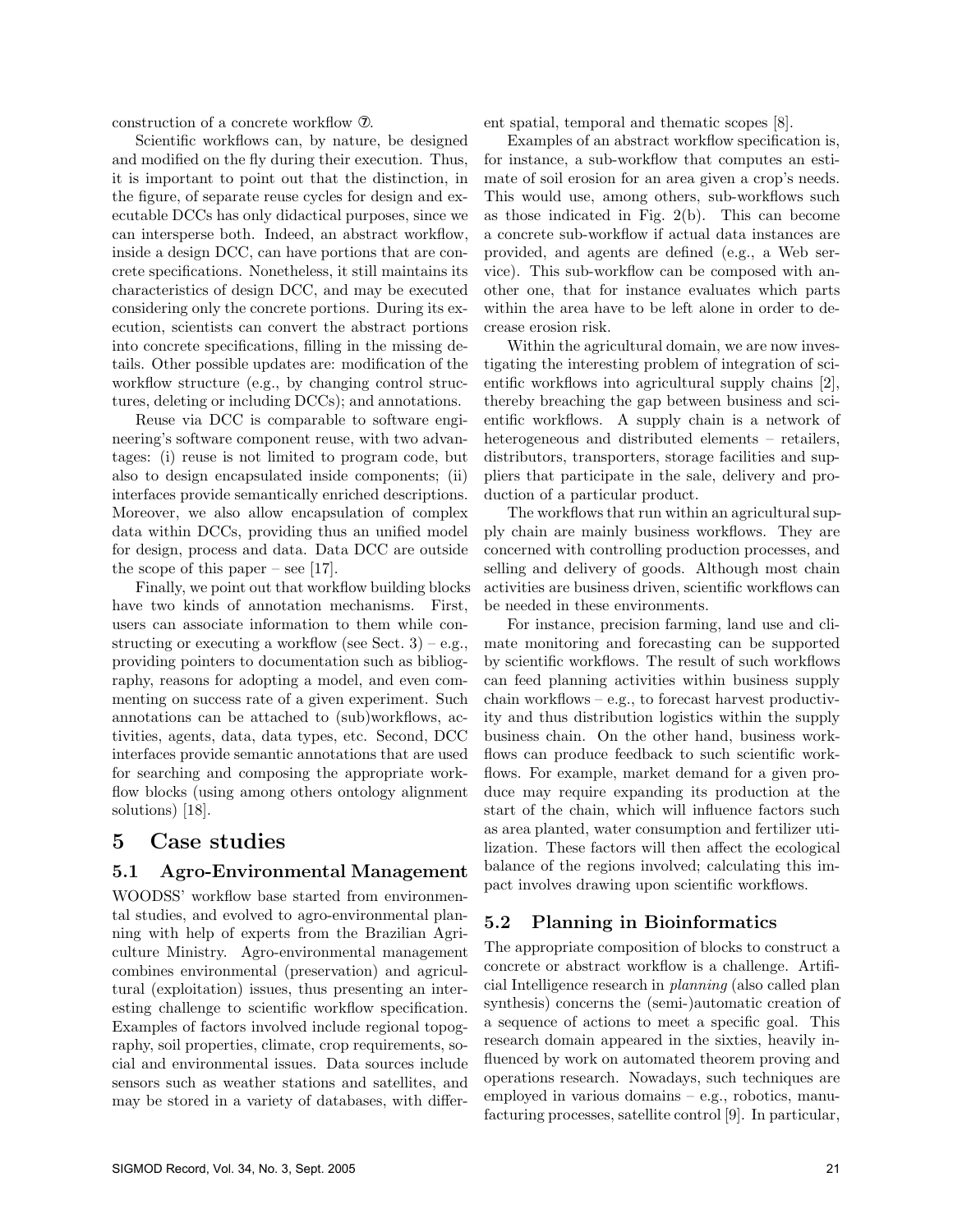a new trend is to use them to solve the problem of automatic composition of Web Services [10].

We are exploring this kind of initiative to support the semi-automatic or automatic composition of (reusable) workflow blocks for bioinformatics. Bioinformatics experiments are, most of the times, composed of several related activities, so they can be modeled as workflows [4].

Scientific workflows are being utilized in in silico experiments at the Laboratory for Bioinformatics (LBI) (www.lbi.ic.unicamp.br) at  $IC - UNI$ -CAMP. LBI was the first Brazilian bioinformatics laboratory, being responsible for the coordination of the assembly and annotation of the Xylella fastidiosa genome [6]. At present, LBI is dedicating efforts in the specification and implementation of a framework for the management of bioinformatics scientific workflows [5]. For instance, a genome assembly abstract workflow is composed by, among others, sequence filters and sequence assembly activities. This can next become a concrete workflow through instantiation of data and using tools such as crossmatch and phrap.

A large part of bioinformatics workflows are designed manually, using simple resources like script languages and invocation of Web services. However, manual composition is a hard work and susceptible to errors. Therefore, it is necessary to design tools to support the composition of bioinformatics services in an automatic or interactive (semi-automatic) way [12].

In order to support these issues, we have defined a system architecture that allows semi-automatic and automatic composition. This architecture is based in the SHOP2 [20] domain independent planner. It takes advantage of the WOODSS workflow component repository to select elements to construct abstract and concrete workflows, using DCC interface specification for service description and matching.

## 6 Related Work

Scientific workflows appear increasingly in the literature. One trend is concerned with showing how specific kinds of systems support application domains such as bioinformatics or geosciences. Another issue is their execution, raising questions such as transaction management or grid initiatives (e.g., [22]). Grid architectures support flexible execution options, assigning each part of a workflow for execution in a distinct node, considering factors such as availability or computational power.

Our work in extending WOODSS to the Web adds another dimension to the notion of flexibility in workflow handling. Not only does it allow distinct executable components to be stored in distributed sources on the Web, but it also allows their dynamic reuse,

adaptation and configuration. Furthermore, it introduces the notion of design components, which are also stored and can be retrieved and reused to construct abstract workflow specifications.

The issue of composition presents several challenges to supporting scientific activities. We consider composing DCCs (design and executable) at two levels: manual or semi-automatic composition (using AI techniques). Planning in AI has recently considered workflow composition [10]. Interactive modeling and specification is another new trend, answering the need of customizing and tailoring workflows for a specific goal [12, 20]. In general, most efforts are oriented to business workflows. An exception is [12], a pioneer framework to support interactive composition of domain independent scientific workflows based in ontologies and planning. Our model extends this proposal by supporting interactive and automatic composition of DCCs using planning strategies.

There are several proposals for composition and serialization on the Web via languages such as XPDL (XML Process Definition Language) or WS-BPEL [13]. The latter is based on using a Web services infrastructure. This facilitates the standard utilization of several distributed heterogeneous activities and data sources. We have also adopted WS-BPEL as the standard to export the content of a workflow component, even though we had to extend the language to support specific workflow structures [14].

One of our major contributions lies in reuse. Reuse technologies can be divided in two major groups [3]. One of these groups is based on composition technologies, adopted in our reuse approach. Composition technologies consider two players: components and composition. Components are akin to our executable DCCs, serving as building blocks in the new product construction. Compositions (our design DCCs) connect components establishing relationships between them and defining how they will work together.

The WOODSS architecture also considers these two levels, extending them to workflow building and reuse activities. The DCC model, furthermore, allows seamless integration of mechanisms to reuse design and executable elements, whereas other approaches in the literature require distinct formalisms to handle these problems. The use of this model enables workflows to invoke not only Web services, but also any kind of facility encapsulated within a DCC.

Finally, workflow execution on the Web is not our main concern at this stage. Initiatives such as CHIMERA [1], MyGRID [21, 22] worry about execution aspects. Nonetheless, WOODSS' workflows can be executed by serializing the workflow specification into a WS-BPEL document, which can be submitted